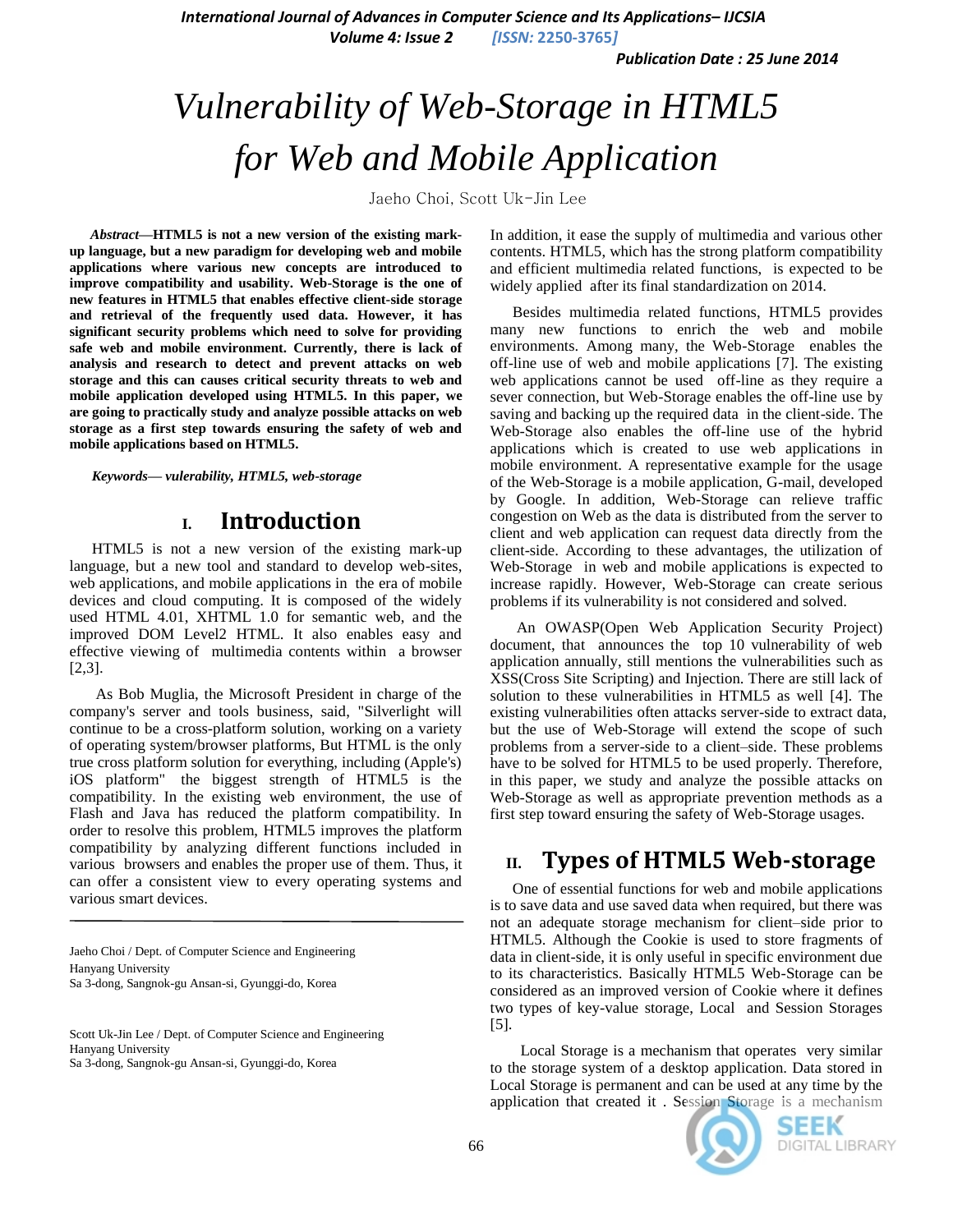*Publication Date : 25 June 2014*

which allows the access to the data only within a session length of a particular web page. The stored data can only be used by a single window or tab of a web browser and is maintained until the relevant window or tab is closed .

 In addition to these two type of storage, HTML5 webstorage consists of a light-weight database based on SQLite and an IndexedDB for client-side data storage. Different from the Local and Session Storages, the light-weight database are made for bulk storage of data in client-side. It is similar to the database of server-side but light weighted for client-side storage. The IndexedDB on the other hand can be considered as an expansion to the local storage in its capacity.

 In HTML5, these client-side storage mechanisms are newly offered and will be widely used in web and mobile application in the future.

## **III. Current problems of the Webstorage**

Although the web storage provides effectiveness in establishing a web and mobile environment, it also generates problems. In order to control the web storage, JavaScript with very simple API(Application Programming Interface)s are used as shown in the Table 1. With such a simple JavaScript API for controlling web storage, attackers can easily manipulate and exploit data by inserting JavaScript codes . In addition, the users of web applications with implemented web storage do not know what kind of data is stored and have control over it [6]. Hence, important data or information can be stored regardless of user intensions and can be stolen by attackers. This clearly indicates that HTML 5 web storage has serious security vulnerability.

HTML5 web storage, being a key-value type, stores a key as a string variable and supports various format, such as JavaScript objects and JSON, as the corresponding value. Hence, except preventing the access from the other domain, the web storage allows the storage of any data in the clientside without a limit. For example, it can be used to store writings in a bulletin board, various important information, mails, and security certifications. With a simple JavaScript codes as shown below, every key to the data stored in the web storage can be retrieved.

| <b>Function</b>     | <b>Description</b>               |
|---------------------|----------------------------------|
| key(index)          | Inquiry key of relevant index    |
| setItem(key, value) | Set a item with key, value       |
| getItem(key)        | Get a value of the item from key |
| removeItem(key)     | Remove an item of relevant key   |
| clear()             | Remove all items                 |

for  $(i=0; i {$  $key = localStoragekey(i);$ 

pairs += "key:"+key+" value:"

+localStorage.getItem(key);

}

console.log(pairs);

The above JavaScript code utilizes the key() function from the APIs shown in the Table 1. If one can access the relevant domain, the keys stored in a web storage can easily be obtained with the above code and the corresponding values can also be acquired without any difficulties. Currently, the web storage of HTML5 lacks an adequate tool support to detect and prevent such unauthorized access from outside. Attackers can freely access and exploit information or data from web storage by staying between a server with vulnerabilities and users and inserting a simple JavaScript codes. Furthermore, attackers can forge a specific website and insert malicious codes to the clients' web browsers or operating systems on download to steal data and information from web storage. The main problem is that users often do not realize the exposure of their information or data and, as a result, use the attacked web storage continuously, This is a serious problem and can cause a serious damages.

#### **IV. Experiments**

In order to grasp the mentioned problems more clearly, a simple example with Cross-Site Scripting (XSS) is conducted in a web environment. Details of the experiment environment are illustrated in the Table 2. whereas the whole structure of the experiment is shown in Figure 1.

|  |  |  | Table 2. Details for the experiment with XSS to analyze |
|--|--|--|---------------------------------------------------------|
|--|--|--|---------------------------------------------------------|

vulnerability of local storage

| Category           | <b>Description</b>                 |
|--------------------|------------------------------------|
| Server             | Apache server (Ubuntu 12), PHP     |
| Protocol           | http (Hypertext Transfer Protocol) |
| Client             | Personal Computer (Chrome browser) |
| Tools for analysis | Paros*                             |
| Proxy server       | Stay between server and client     |

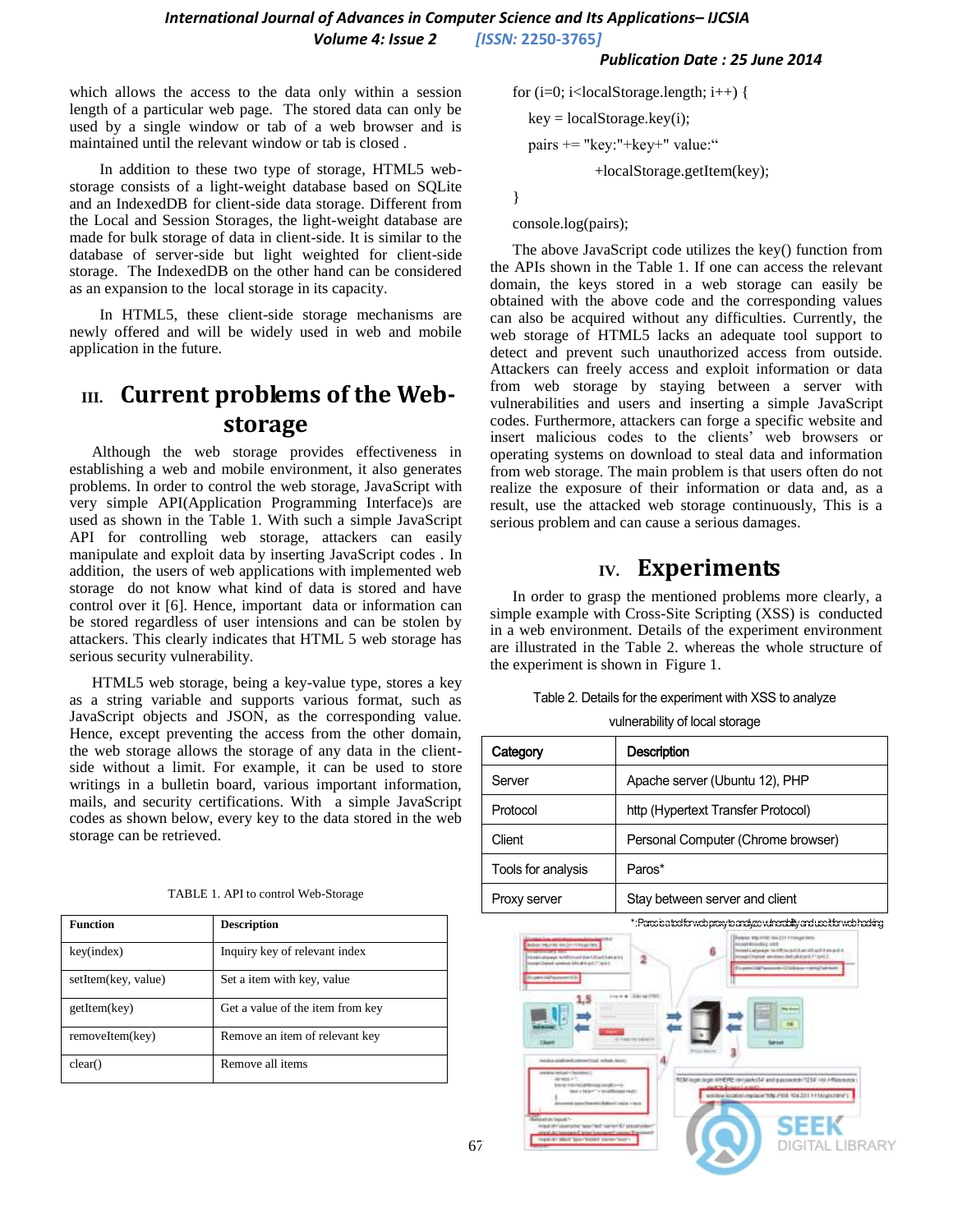#### *Publication Date : 25 June 2014*

Figure 1. Obtain keys from local storage by inserting scripts

- 1. A user connects to a website for log in
- 2. A user inserts ID and Password then clicks a button
- 3. An attacker staying between a server and a client modifies a packet sent to the server making user log in to fail
- 4. When the server responds to the log in request from the client, the attacker inserts malicious scripts to steal data or information from the user
- 5. The user doubts the log in failure, but does not consider it seriously and tries again
- 6. At this time, the attacker obtains all the keys stored in a local storage to retrieve data or information they want.

As a result of above a simple experiment, the attacker can gain information or data they want easily by using keys stolen if the user activates a function for log-in automatically, and this data is stored in local storage. Like this situation it is possible to move to domain for the local storage through inserting tiny scripts and get keys and internal values. Besides this experiment with XSS, it is possible to attack with SQL injection to detour log-in and with malicious codes to get data in the same environment. We can see to take a look at process of a simple experiment with tiny tool, Paros, about a fact that the user's local storage is exposed easily. Image that if critical information, public authentication, mails and so on, is stored in local storage, the information may be exposed more and more, but the user does not know about it and feels useful of this function because they do not need to insert for certification to access their information all the time. It is revealed that the vulnerability of web storage surely exists through the experiment and there is no solution to prevent with it.

There are almost of all cases about vulnerability of web to attack to the server, so it tries to strengthen security of the server. In this situation, the attacker can attack to the client because of new features in HTML5. Thus, it may increase to approach to client's side for attack more than the server intensified for security. However, security equipment in client's side has only simple defensive measures inside of browsers or firewall inside of operating system. Unfortunately, that is all.

Thus, to solve vulnerability of security with web storage, we need programming to supplement problems in

the server before everything else. When the server responds to the client's request, we have to make programs so scripts cannot be inserted by the attacker. We also recommend using HTTPS protocol to encrypt all of packets requesting of the client and responding of the server. Those equipment can somewhat supplement problems, but it is not still sufficient to defend against tools evolved progressively and the knowledge standard of the attacker. So we need to establish methodology and strong equipment to protect client's side from attack.

#### **V. Conclusion and Future works**

HTML5 is innovative technology whoever can approach to it by improving accessibility of web. Especially, a feature of web storage may be a large part of developing web and mobile applications. But it is a new technique, so problems for security still exists.

 As a result of the experiment in this paper, we get a conclusion that web storage is not only exposed to insert simple JavaScript codes, but also other attacks. First of all, the main problem is that the user using relevant application is not aware of a fact which their information is exposed. The user who does not know about it can store their critical information or data in web storage. It is not sufficient that study, research and development to solve this problems is not going on widely until now because of that web storage is a new feature. Therefore, we need some equipment to be able to protect user's information, turn the web storage on or not, detect access not to permit. We also need to establish methodology for web storage that is used properly and safely and guideline for developer to reduce problems for security.

 Moreover, the advent of hybrid application to improve compatibility and accessibility among platforms using webkit, HTML5, CSS3, JavaScript in mobile environment may accelerate the amount of used with web storage. But, as penetration rate of HTTPS in mobile environment is lower than web and PC environment, the web storage is easy to be attacked [1]. Nevertheless, mobile applications need this feature because it happens to exchange among windows or screens frequently unlike web applications in UX(User eXperience) and UI(User Interface). If mobile applications are developed by HTML5, they need to use web storage to store or load data when the screen is exchanged. It is useful at this time, so we have to research and develop solutions to figure out access without permission and control data between mobile operating system and browsers.

 Future works of this paper, we take a plan to make solutions with two considerations according to above mention. First, for the user, we are going to make a solution to protect their information and data and detect about access. Second, for the developer, we are going to make methodology or guideline to supplement vulnerability. Finally, we would like to make the world of web and mobile environment more safely, more reliably.